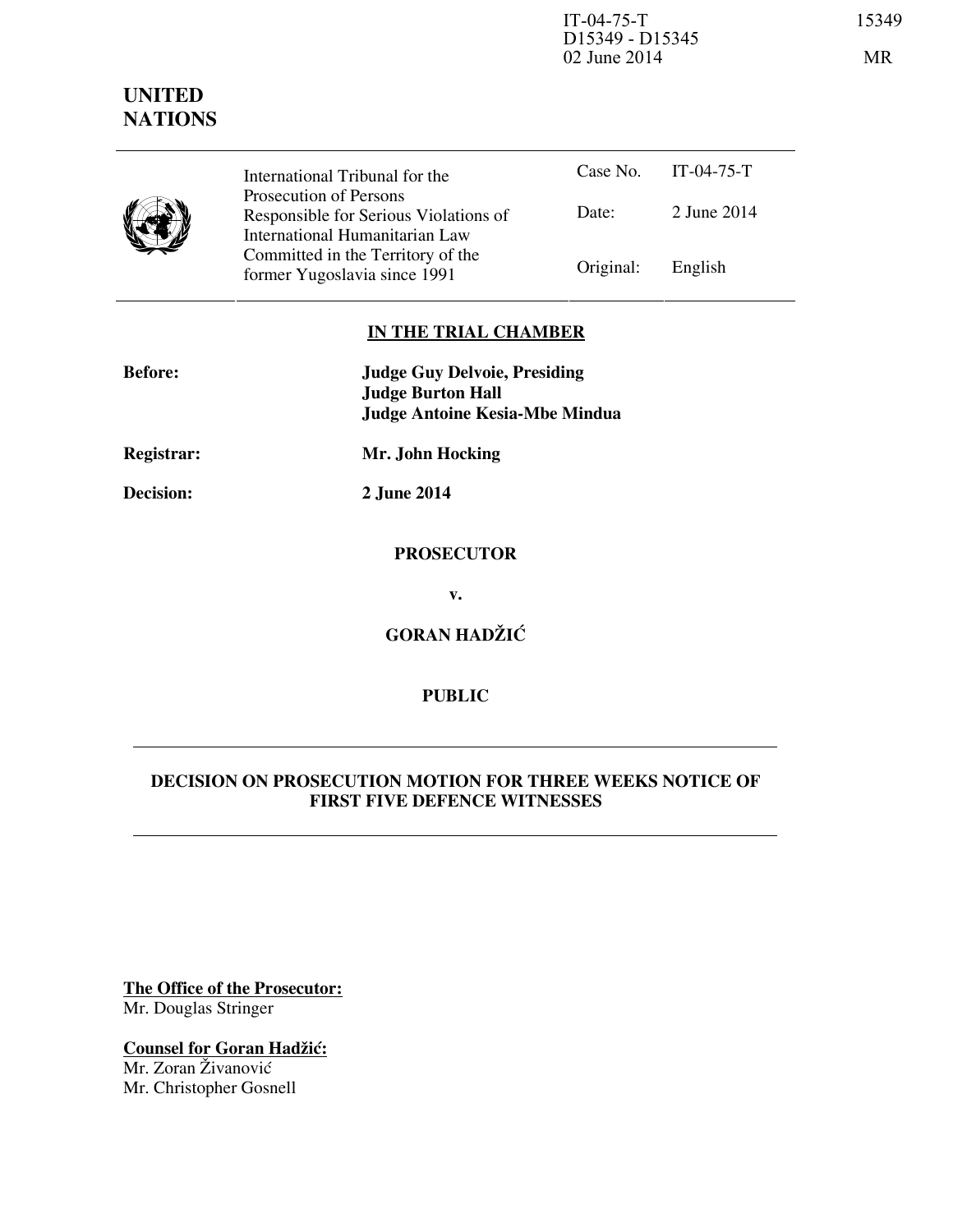1. **THIS TRIAL CHAMBER** of the International Tribunal for the Prosecution of Persons Responsible for Serious Violations of International Humanitarian Law Committed in the Territory of the former Yugoslavia since 1991 ("Tribunal") is seised of the "Prosecution Motion for Three Weeks Notice of First Five Defence Witnesses" filed on 20 May 2014 ("Motion"). The Defence

Notice of Witnesses' Appearance" on 21 May 2014 ("Response").

## **A. Submissions**

confidentially filed a "Consolidated Response to Prosecution Motions to Extend the Period of

2. In the Motion, the Prosecution asks the Chamber to direct the Defence to provide to the Prosecution, on or before 3 June 2014, the names of the first five witnesses to be called by the Defence.<sup>1</sup> The Prosecution asserts that this three week notice will enable it to more effectively prepare the cross-examination of the first Defence witnesses.<sup>2</sup> The Prosecution asserts that there are "numerous omissions, errors and inconsistencies contained in the Defence Rule 65*ter* materials" which impair its ability to adequately prepare for cross-examination of those witnesses.<sup>3</sup> It further argues that the timing of the Rule 65 *ter* filings in relation to the start of the Defence case has constrained the Prosecution's ability to assemble and review materials that may be relevant to conducting an effective cross-examination.<sup>4</sup> In contrast, the Prosecution argues, the Defence had the Prosecution's Rule 65 *ter* material for over three months prior to the start of trial and thus had ample time and opportunity to prepare its cross-examination.<sup>5</sup> The Prosecution submits that, as a courtesy, it provided the names of the first five witnesses to be called to the Defence 18 days before the start of the Prosecution case.<sup>6</sup>

3. In the Response, the Defence recognises that its Rule 65 *ter* filings are "not perfect" but asserts that the filings are "thorough and transparent" and that the witness summaries are sufficiently detailed.<sup>7</sup> The Defence notes that it will not call any witnesses in the first two weeks of its case for whom there is "any arguably significant deficiency" in the summary provided in its Rule 65 *ter* filings.<sup>8</sup> The Defence submits that the Chamber has already addressed the issue of the period of notice that the Defence should give in respect of its first five witnesses.<sup>9</sup> It asserts that this notice period, 12 days, is longer than the 7-day notice that the Prosecution was required to provide

 $\overline{a}$ 

 $^{4}$  Motion, para. 6.

<sup>1</sup> Motion, para. 1. 2

Motion, para. 1. 3

Motion, para. 5.

Motion, para. 6.

 $^6$  Motion, para. 2.

Response, para. 3.

<sup>8</sup> Response, para. 3.

<sup>9</sup> Response, para. 2, *referring to* Scheduling Order for Preparation and Commencement of Defence Case, 20 February 2014 ("Scheduling Order").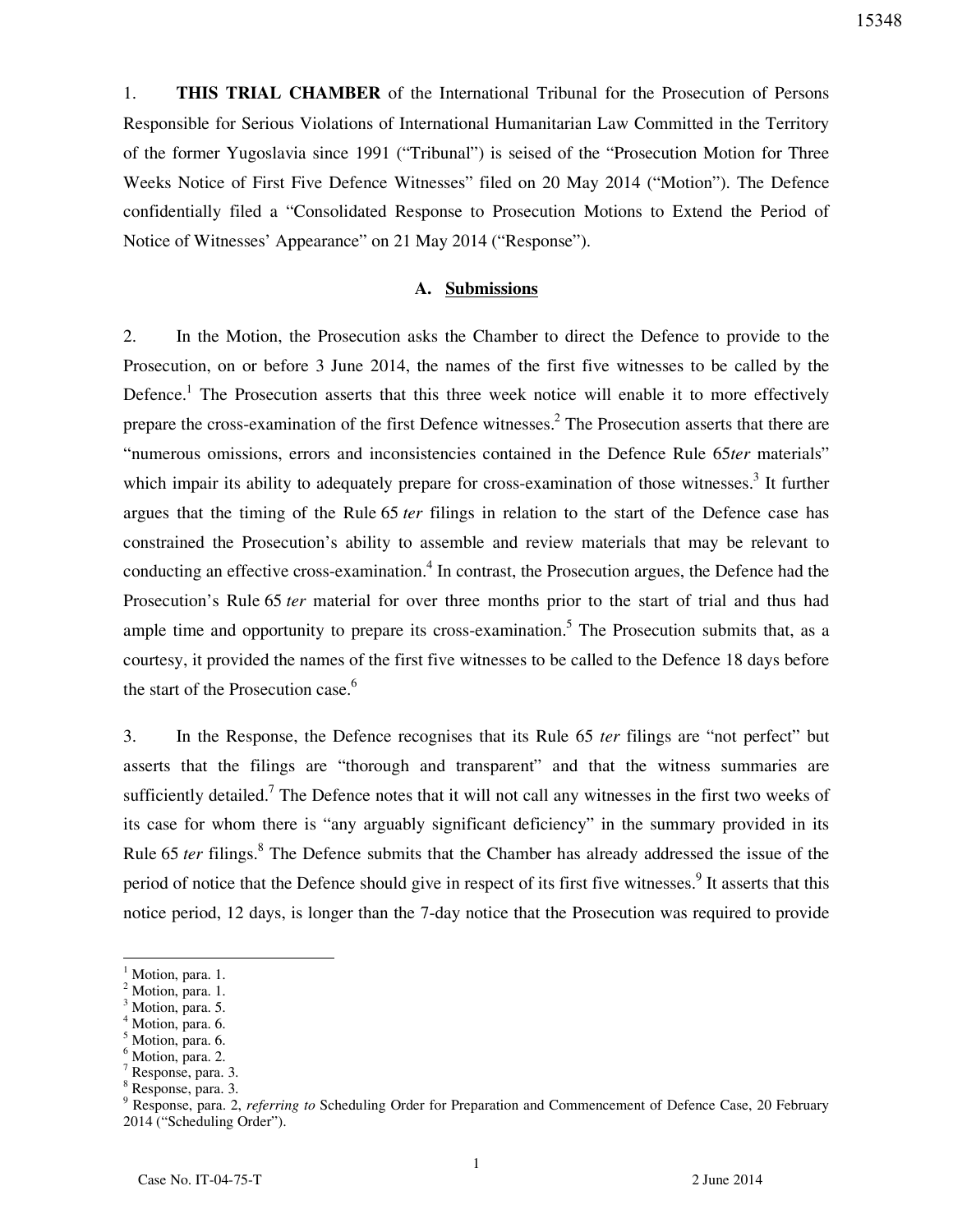to the Defence of its first witnesses.<sup>10</sup> The Defence asserts that neither the alleged deficiencies in its Rule 65 *ter* filings, nor the volume of the filings, justify departing from the procedure already set out by the Chamber for the notification of witnesses.<sup>11</sup> Further, the Defence argues that the Prosecution must meet the standard for reconsideration in order to vary the notice period set out in the Scheduling Order. $^{12}$ 

## **B. Discussion**

4. In an order of 18 July 2013, the Chamber indicated that the Defence case would commence four months after the Trial Chamber's decision on the Defence's Rule 98 *bis* motion and that the Defence was to comply with various pre-Defence case responsibilities described therein at least six weeks prior to the commencement of its case.<sup>13</sup> On 20 February 2014, the Chamber set 24 June 2014 as the date on which the Defence case was to commence and ordered the Defence to provide its list of witnesses for the first two week period on 12 June 2014, in accordance with paragraph 10 of the Guidelines.<sup>14</sup> The Guidelines also require that the Defence indicate, *inter alia*, the order of the testimony of the witnesses and the documents or materials it intends to use during the examination-in-chief of those witnesses.<sup>15</sup> On 30 May 2014, the Chamber issued an amended scheduling order in which it set 3 July 2014 as the new date for the commencement of the Defence case ("Amended Scheduling Order") without altering any other dates or deadlines set out in the Scheduling Order, including the 12 June deadline.<sup>16</sup>

5. In the Motion, the Prosecution is requesting a list of the first five witnesses to be called by the Defence, not necessarily the witnesses who will testify during the first two week period of the Defence case. The Chamber does not consider, therefore, that the relief sought by the Prosecution entails a reconsideration of the Scheduling Order and the requested relief, if granted, will not vary the obligations of the Defence as set out in the Guidelines or Scheduling Order. Rather, it would be an additional notification obligation. The Chamber therefore finds that the Prosecution need not meet the standard for reconsideration, but must demonstrate good cause in relation to its request for relief.

 $\overline{a}$ 

<sup>10</sup> Response, para. 2, *referring to* Order on Guidelines for Procedure for Conduct of Trial, 4 October 2012, "Guidelines") Annex, para. 10.

 $11$  Response, paras 3, 4.

<sup>12</sup> Motion, para. 8, *referring to* Scheduling Order, para. 4(e).

<sup>&</sup>lt;sup>13</sup> Order on Close of Prosecution Case-in-Chief, Rule 98 *bis* Proceedings, and Preparation and Commencement of Defence Case, 18 July 2013 ("18 July 2013 Order"), paras 9-11, 12(e)-(f).

<sup>&</sup>lt;sup>14</sup> Scheduling Order, para. 4(e); Guidelines, Annex, para. 10.

<sup>&</sup>lt;sup>15</sup> Guidelines, Annex, para. 10.

<sup>&</sup>lt;sup>16</sup> Amended Scheduling Order, paras 5-6.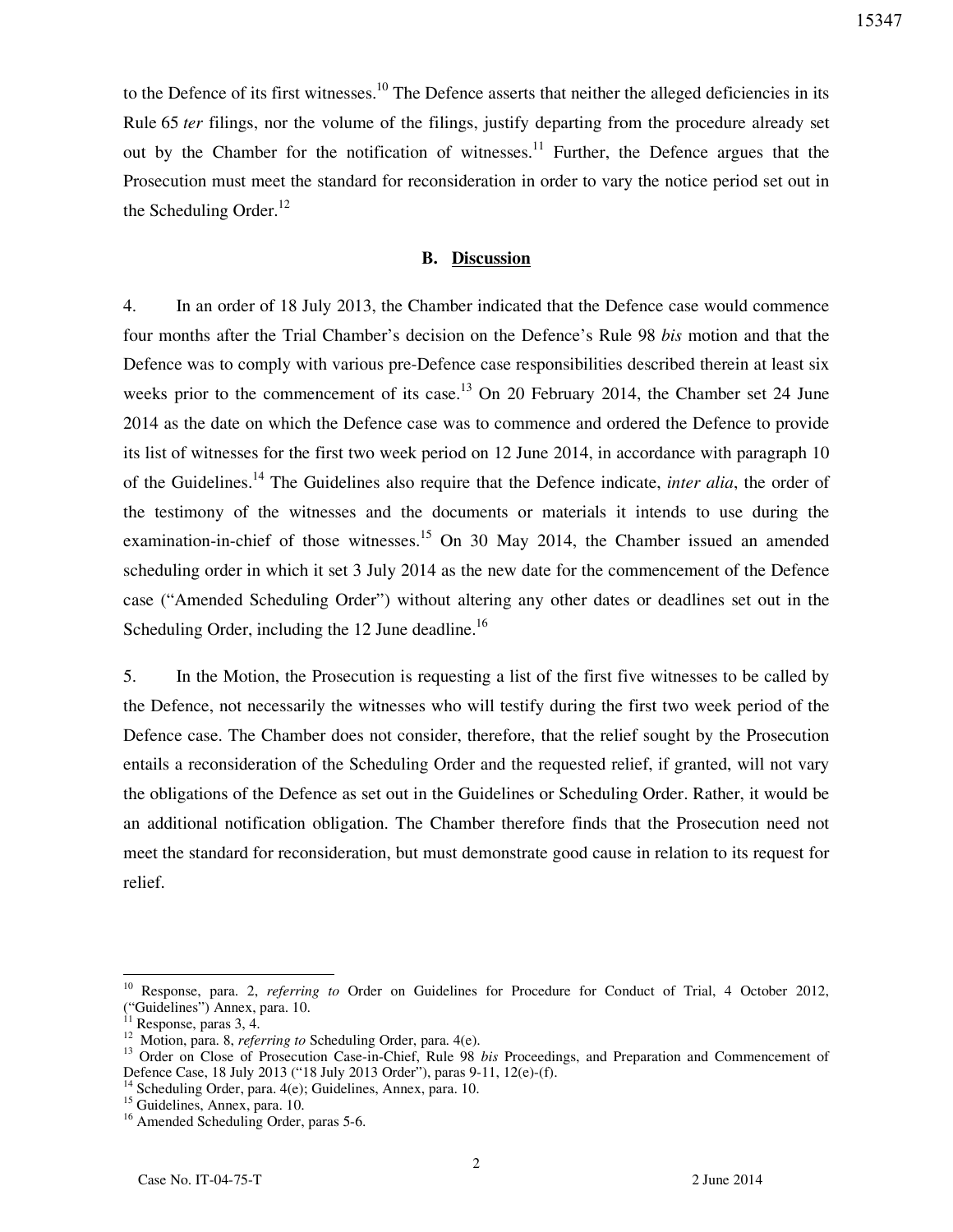6. In the Scheduling Order, as well as the 18 July 2013 Order, the Chamber provided for the Prosecution to have six weeks from the filing of the Defence's Rule 65 *ter* material to prepare for the start of the Defence case and the cross-examination of Defence witnesses. On 19 May 2014, the Prosecution filed a motion in which it asserts that there are numerous omissions, errors, and inconsistencies in the Defence's Rule 65 *ter* material.<sup>17</sup> The Defence filed a corrigendum to its Rule 65 *ter* filings on 23 May 2014 in which it corrects inconsistencies as to the mode of testimony and estimated time for direct examination of witnesses and adds details which have become available in relation to some witnesses.<sup>18</sup> Given the date of the corrigendum, the Prosecution has been deprived of 10 days during which time it should have had this information. The remaining challenges put forward by the Prosecution in the motion of 19 May 2014 as to the adequacy of the Defence's Rule 65 *ter* filings will be addressed in the Chamber's forthcoming decision on that motion. The Chamber further notes, with concern, that multiple issues have arisen out of filings related to other pre-Defence case obligations which have required time and resources to resolve.<sup>19</sup>

7. The Chamber recalls however that the Amended Scheduling Order, while setting 3 July 2014 as the new date for the commencement of the defence case, did not change the obligation of the Defence to provide on 12 June 2014 its list of witnesses for the first two week period of its case, the order of the testimony of those witnesses, and the documents or materials it intends to use during the examination-in-chief of those witnesses.<sup>20</sup> As a result, the Prosecution will now receive the list of Defence witnesses for the first two week period 20 days in advance of the start of the Defence case. The Chamber considers therefore that the Prosecution will have sufficient time to effectively prepare for the cross-examination of the first Defence witnesses.

 $\overline{a}$ 

<sup>&</sup>lt;sup>17</sup> In the "Prosecution Motion Directing the Defence to Submit a Revised Rule 65 *ter* Witness List and Witness Summaries and for Disclosure in Accordance with Rule 67(A)(ii) and the Trial Chamber's Orders" filed on 19 May 2014, the Prosecution asserts that (a) the Defence has not provided adequate witness summaries, (b) the stated modes of witness testimony and estimated length of witness testimony are often contradictory, (c) required details such as the date of birth or father's name of some witnesses are missing, (d) the stated total time estimated for the presentation of the Defence case is inconsistent, (e) the Defence has not identified the points in the Indictment to which each witness will testify, and (f) the Defence has not disclosed witness statements for all witnesses it has indicated it will call pursuant to Rule 92 *ter*.

<sup>18</sup> Corrigendum and Addendum to Rule 65 *ter* Filings, 23 May 2014.

<sup>&</sup>lt;sup>19</sup> See Email from Legal Officer to Defence, Documents missing in relation to the "Defence Omnibus Motion for Admission of Evidence Pursuant to Rule 92 *bis*", 22 May 2014; Email from Legal Officer to Defence, Documents missing in relation to the "Defence Omnibus Motion for Admission of Evidence Pursuant to Rule 92 *quater*", 22 May 2014; Prosecution Motion to Strike DGH-080 from the Defence's Rule 65 *ter* Witness List, 16 May 2014; Email from Legal Officer to Prosecution, Request for extension to file response to the Defence omnibus Rule 92 *bis* and Rule 92 *quater* motions, 23 May 2014; Corrigendum and Addendum to Rule 65 *ter* Filings, 23 May 2014; Addendum to Defence Omnibus Motion for Admission of Evidence Pursuant to Rule 92 *quater*, 26 May 2014.

 $20$  Amended Scheduling Order, para. 6.